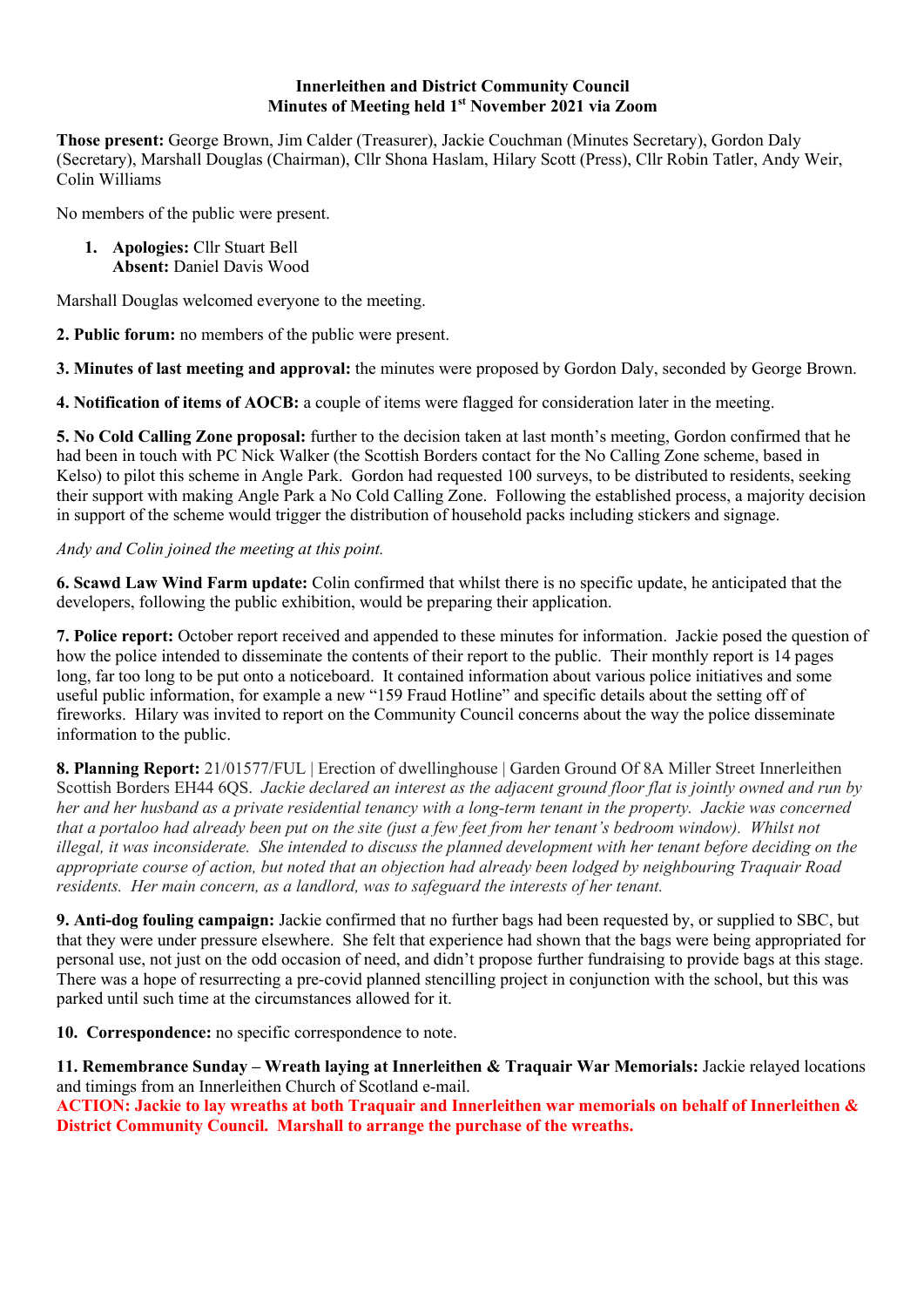# **There will be services around the parish on Remembrance Sunday, 14th November 2021. Collection for Poppy Scotland.**

10am Traquair Kirk. Conducted by Rev. Jim Wallace. 10:45am Traquair War Memorial.

10:45am Walkerburn War Memorial. Conducted by Rev. Fraser Edwards.

11:30am Innerleithen Church with St Ronan's Silver Band. Conducted by Rev. Fraser Edwards. 12:30pm Innerleithen War Memorial.

# **12. Thanks and Congratulations:**

- $\checkmark$  A big THANK YOU to all those community-spirited people helping, through the medium of the Innerleithen Online Facebook page, to reunite lost items with their rightful owners and to act as the eyes and ears of the community in reporting things as they arise including straying animals and closed roads.
- $\checkmark$  Thanks were given to Sharing Shed volunteers for all their work behind the scenes to keep this initiative on track.
- $\checkmark$  Ongoing gratitude was expressed for the volunteers cultivating flower beds in the town at the top of Traquair Road and for Gordon's co-ordination skills.

# **13. Matters arising from previous minutes:**

**Light pollution at Caerlee Mill development (1):** whilst measurements had confirmed that the light levels are within the acceptable levels on an objective basis, there was still work to be done to satisfy the residents. Jackie expressed sympathy with the residents and felt that part of the problem was the design layout of the site, with scant front gardens leading to street lights positioned very close to properties.

**Trailhead Café on Traquair Road:** it was noted that any representation in support of, or objecting to, a planning application was not weighted according to whether it was made on behalf of an individual or a group, such as the Community Council. Representations tended to be made if objections were raised. It was noted, however, that sometimes comments in support of an application were equally important.

## *Cllr Shona Haslam joined the meeting at this point.*

**Light pollution at Caerlee Mill development (2):** Cllr Shona Haslam reported that Whiteburn are doing all they can to resolve the situation and she has just been made aware of the intended installation of "proprietary visors". These are on a 3-4 week lead time and, once installed, it is hoped will address the residents' concerns.

## *Cllr Robin Tatler joined the meeting at this point.*

**Morningside lighting/parking/access:** Cllr Robin Tatler confirmed that the details of proposed low-level lighting are still being confirmed. He also confirmed that the lighting column nearby, obscured by a tree is the responsibility of the landowner. Neil Pringle has surveyed the wall which runs behind Leithen Crescent, running into Leithen Mills. The rendering has deteriorated to the point of giving concern. This wall formed part of the Mill and, as such, is the responsibility of individual adjacent householders. Jackie believed that some have already taken responsibility for their stretch of wall and stripped off the render and/or had it repointed/re-rendered.

## **ACTION: Cllr Robin Tatler to progress.**

**Road to Caerlee Mast:** Cllr Robin Tatler reported that Neighbourhood Services are in touch with the owners and that they are being reminded of their responsibilities.